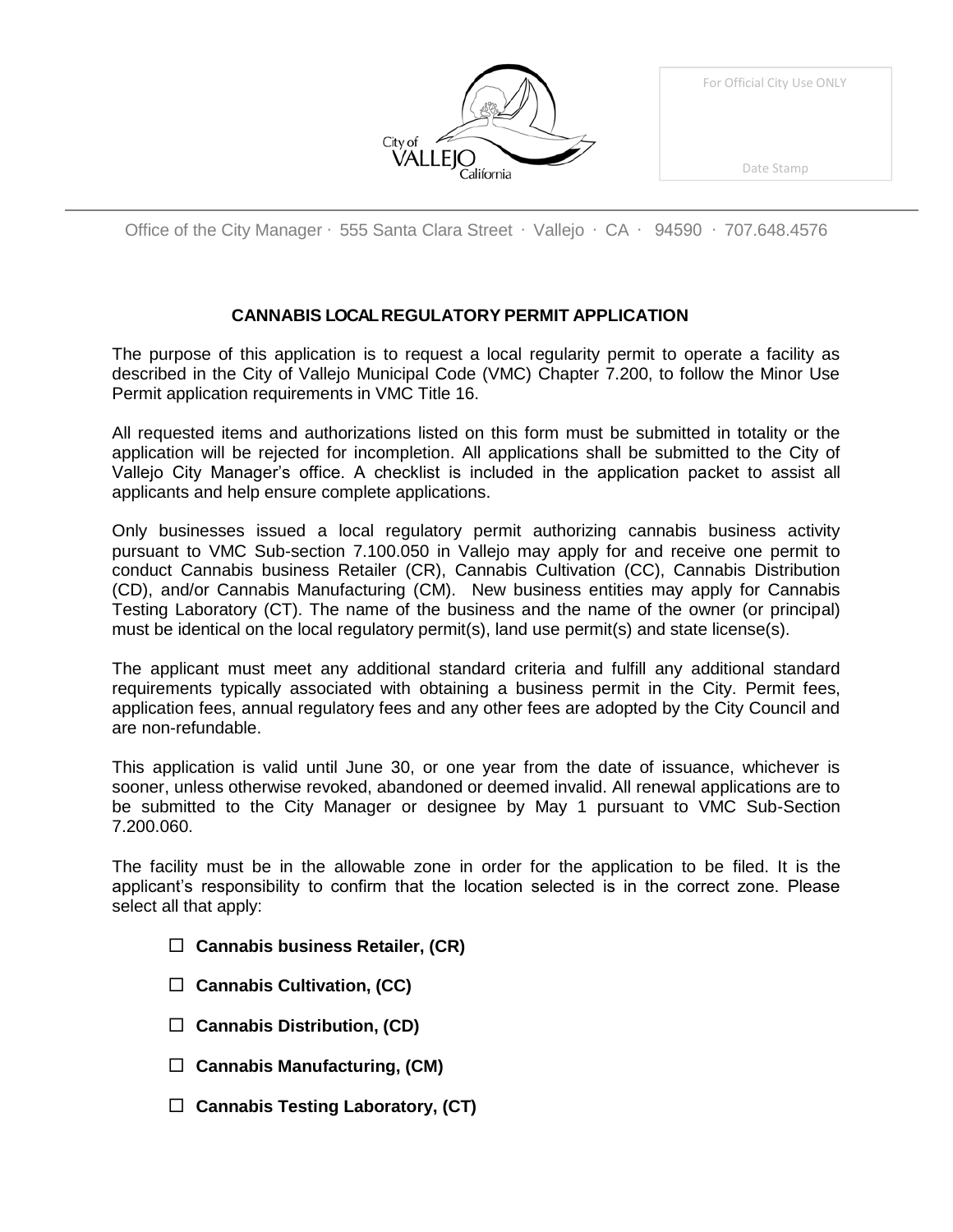#### CITY OF VALLEJO CANNABIS REGULATORY PERMIT APPLICATION

Section 1- Cannabis Business Information (a*ttach additional pages as necessary and label #1.2)*

| <b>Business Name:</b>         | Property Address:                |
|-------------------------------|----------------------------------|
| Name of Owner (individual):   | <b>Owner's Telephone Number:</b> |
| <b>Owner's Email Address:</b> |                                  |

1 . A complete list of every person with 20% interest or more in the business including full name, title within the entity, birthdate and location, social security or tax identification number, phone number, e-mail, the date owner acquired interest in entity, the percentage of ownership interest, and if applicable, the number of shares owned, financial interest in other cannabis business, etc.

| <b>Name</b> | <b>Title</b> | <b>Birth</b><br>Date and<br>Location | <b>SSN</b><br>or Tax ID# | Date of<br>acquired<br>interest | <b>Percent of</b><br>ownership | Other<br>Information |
|-------------|--------------|--------------------------------------|--------------------------|---------------------------------|--------------------------------|----------------------|
|             |              |                                      |                          |                                 |                                |                      |
|             |              |                                      |                          |                                 |                                |                      |
|             |              |                                      |                          |                                 |                                |                      |
|             |              |                                      |                          |                                 |                                |                      |
|             |              |                                      |                          |                                 |                                |                      |

2. A complete list of every person holding a management role including name, personal address and phone number, title and duties.

| <b>Name</b> | <b>Address</b> | Phone<br>Number | <b>Title</b> | <b>Duties</b> |
|-------------|----------------|-----------------|--------------|---------------|
|             |                |                 |              |               |
|             |                |                 |              |               |
|             |                |                 |              |               |
|             |                |                 |              |               |
|             |                |                 |              |               |
|             |                |                 |              |               |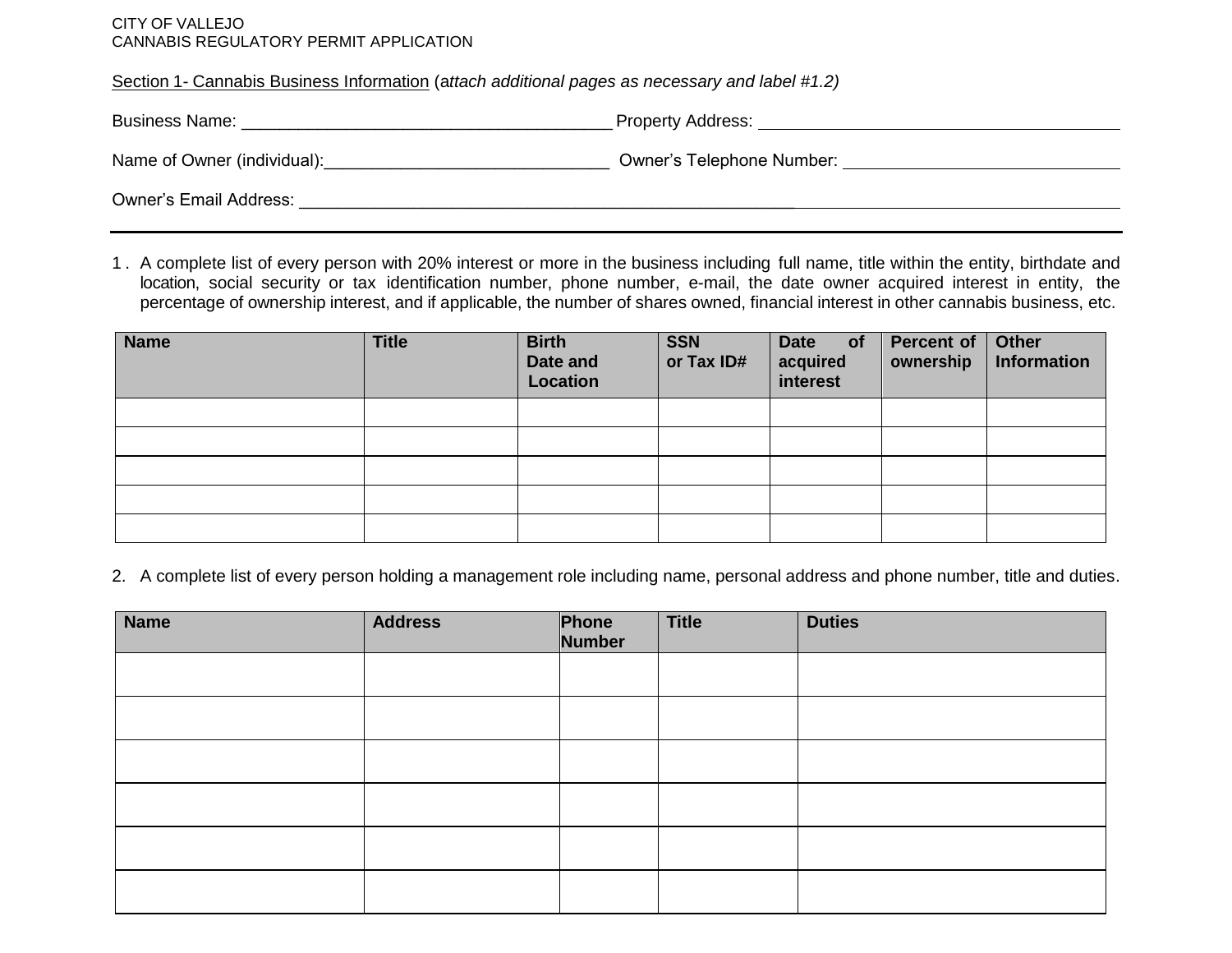### Section 1- Cannabis Business Information (*continue*d)

- 3. For each owner and manager, a fully legible copy of one (1) valid government-issued form of photo identification, such as a driver's license, shall be submitted. (*attach and label #1.3)*
- 4. For each owner and manager, a summary criminal history (Live-Scan), dated not more than two weeks prior to the date of this application, has been processed through an authorized operator. The City will receive results of the Live-Scan directly. The Live-Scan form is accessible [here](http://www.cityofvallejo.net/common/pages/DisplayFile.aspx?itemId=408533) and guidelines for completing the form [here.](http://ag.ca.gov/fingerprints/forms/BCII_8016_8016A_instructions.pdf) (attach proof of Live-Scan for each owner and manager and label #1.4)

Pursuant to Chapter 7.200.060.C.1, operators engaged in cannabis business activity (excluding CT) the following must be provided in this application (view the full the Municipal Code for exceptions):

- 5. A copy of the limited immunity authorization letter issued by the City of Vallejo on or before August 22, 2017. (*attach and label #1.5)*
- 6. A copy of the tax certificate issued by the City to the cannabis business when it operated as a medical marijuana dispensary, before April 23, 2013. (*attach and label #1.6)*
- 7. A statement of whether edible cannabis is prepared onsite and, if so, evidence of approval from the applicable regulatory agency pursuant to state law. (*attach and label #1.7)*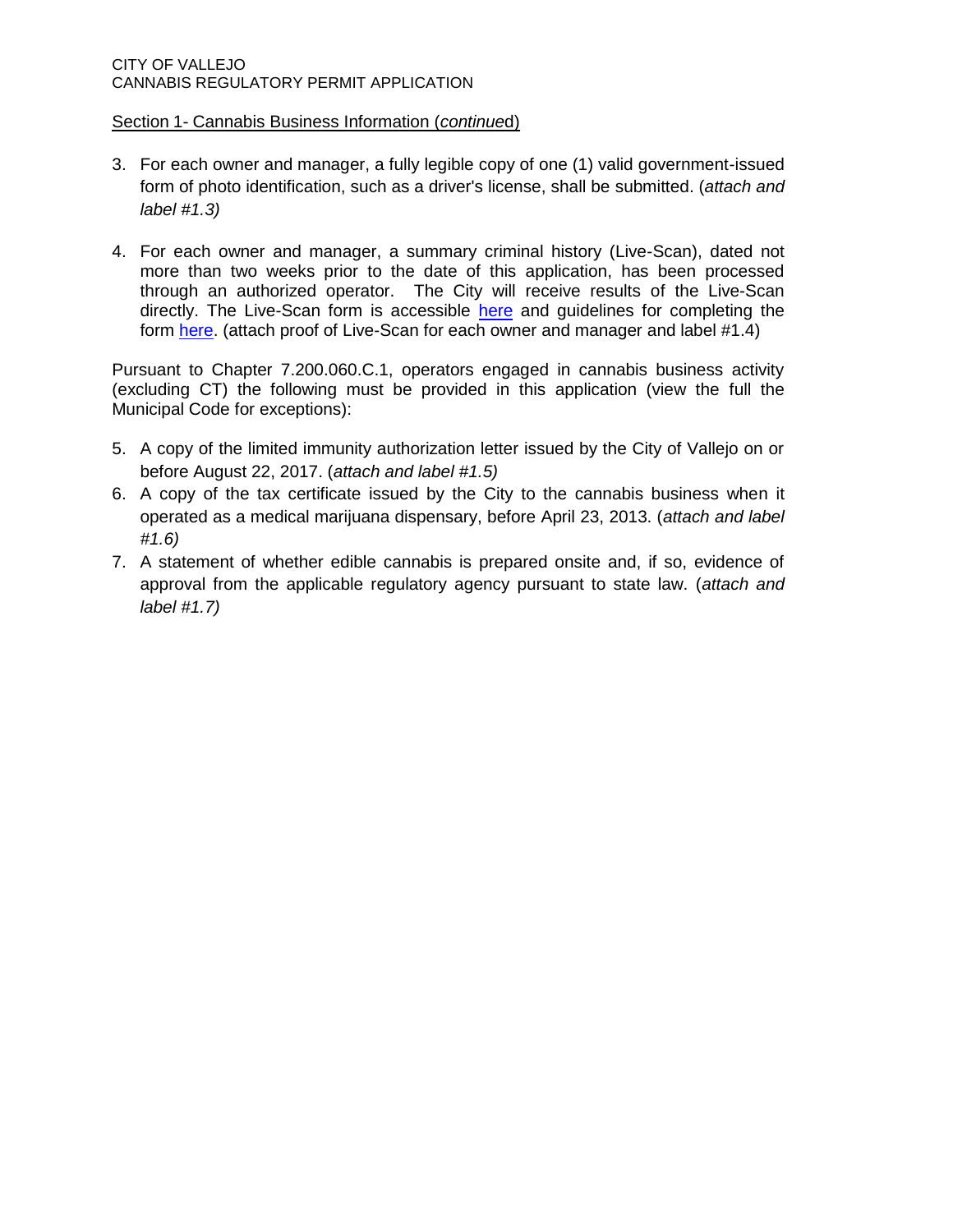### CITY OF VALLEJO CANNABIS REGULATORY PERMIT APPLICATION

### Section 2 – Cannabis Application Requirements and Business Regulations

Pursuant to Sub-Sections 7.200.060.C.2 and 7.200.070, operators engaged in cannabis business activity or for cannabis laboratories, the following must be provided in this application:

1. The name, telephone number, and address of the applicant's current agent for service of process.

Name: \_\_\_\_\_\_\_\_\_\_\_\_\_\_\_\_\_\_\_\_\_\_\_\_\_\_ Telephone Number:

Address:

- 2. Provide all relevant documents reflecting the initial business entity creation or any changes to its business entity, including changes in principals, changes to the incorporation status, its filed articles of incorporation with the Secretary of State, statements of information, by-laws, charter, constitution etc. If applicant is a foreign corporation, a certificate of qualification issued by the California Secretary of State pursuant to Section 2105 of the Corporations Code. (*attach and label #2.2)*
- 3. An approved land use permit(s) with the conditions of approval authorizing the applicable cannabis business activity for which a local regulatory permit is being sought. If such permit(s) is under review by the Planning Division, submit evidence of submission (see VMC Sub-section 7.200.090) and a Zoning Verification Letter. (*attach and label #2.3)*
- 4. A copy of the Bureau of Cannabis Control license(s) for the applicable cannabis business for which a local regulatory permit is being sought. If such license(s) is under review by the BCC, submit evidence of submission. (*attach and label #2.4)*
- 5. A list of types and numbers of marijuana licenses already received by the applicant from the State of California, including the date the license was obtained, the licensing authority that issued the license, and the location. (*Attach additional pages as necessary and label #2.5)*

| <b>Business Name</b> | <b>Location</b> | License/Permit<br>Authority | <b>Permit/License</b><br><b>Number</b> |
|----------------------|-----------------|-----------------------------|----------------------------------------|
|                      |                 |                             |                                        |
|                      |                 |                             |                                        |
|                      |                 |                             |                                        |
|                      |                 |                             |                                        |
|                      |                 |                             |                                        |

- 6. A valid seller's permit from the California Department of Tax and Fee Administration. (*attach and label #2.6)*
- 7. A copy of documents showing current taxes paid to the City and to the State. (*attach and label #2.7)*
- 8. A statement designating Vallejo as the point of sale. Under penalty of perjury, I have designated the City of Vallejo, California as my point of sale for all business operations permitted and licensed in Vallejo, CA.

Signature of Owner:  $D = 0$  Date:

Print Name: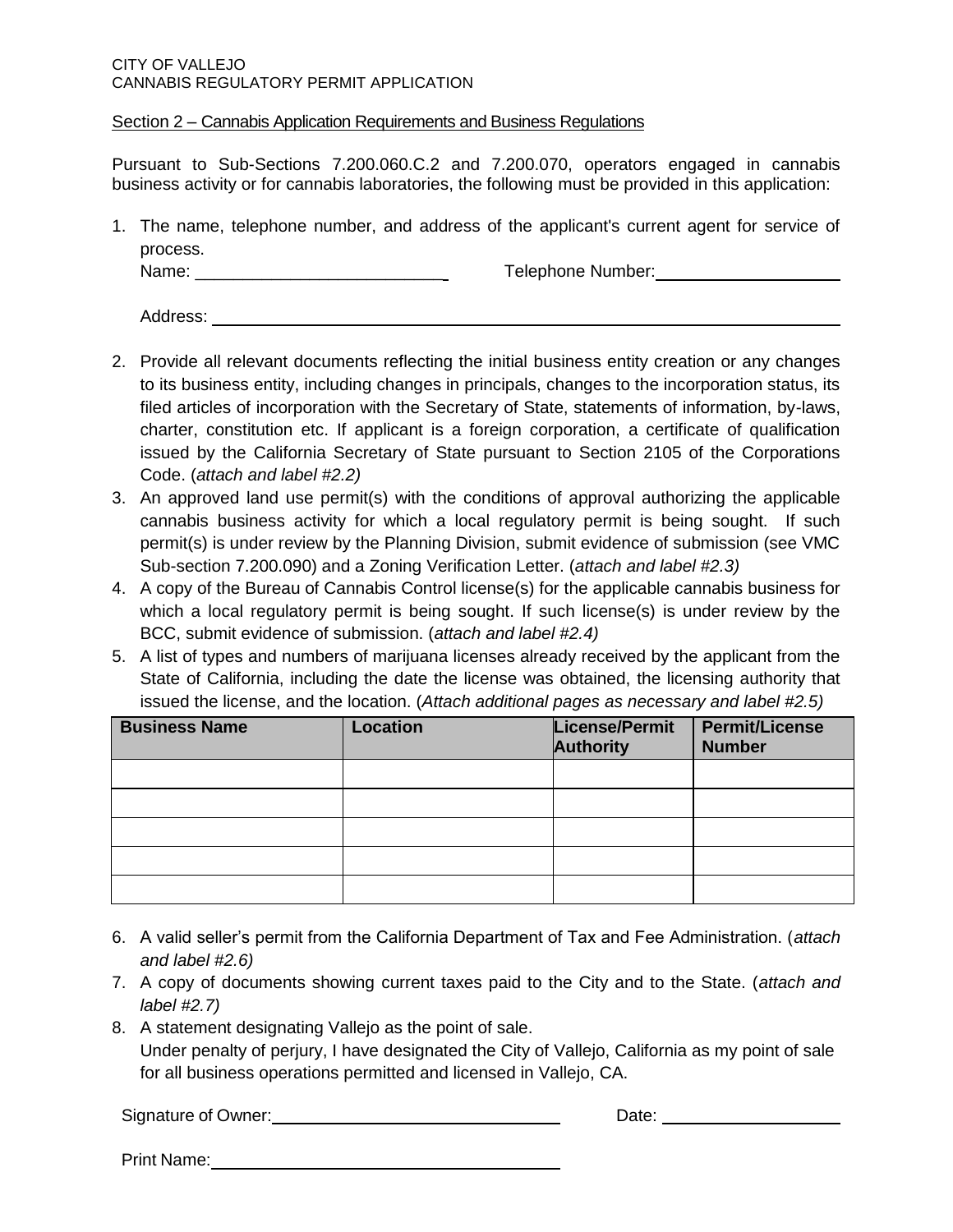## Section 2 – Cannabis Application Requirements and Business Regulations (*continued*)

9. A description of the Point of Sale system and how it will be integrated with the other permitted business activities. Provide evidence of software subscription or license agreement or other evidence of use. (*attach and label #2.9)*

The System shall include but is not limited to:

- Documentation (identify and file customers to track their purchases, ensure validity of their ID and medical cards)
- Inventory Control (track inventory on hand in real time and update records after physical inventory counts)
- Reports (sales reports daily, weekly, monthly, quarterly, annually, and inventory reports)
- Security (all users must have their own login, rights and password)
- Traceability (a system designed to record, track, report and present data to regulatory agencies to ensure compliance with enforcing transparency, accountability, and accurate record keeping)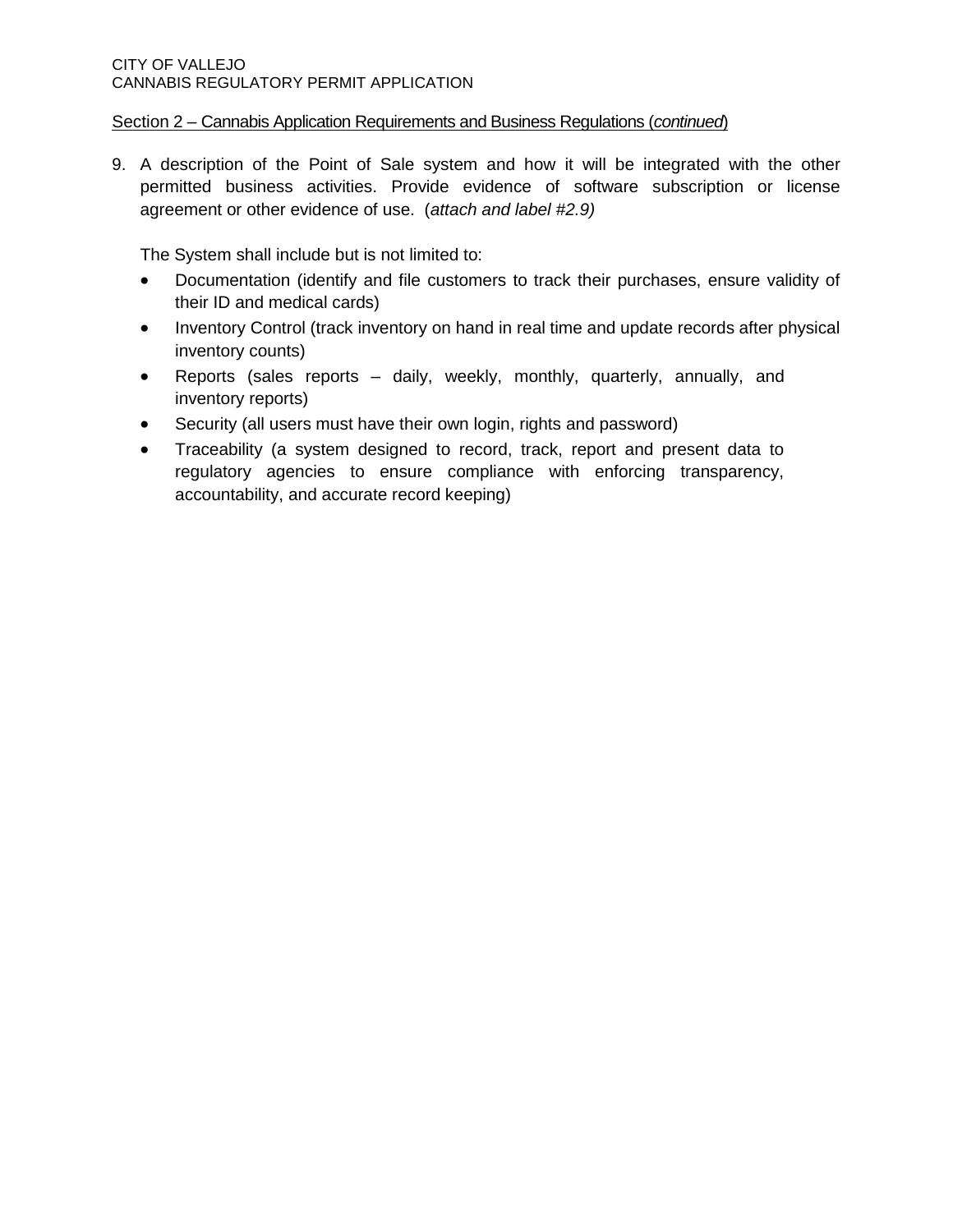### Section 3 – Manager's Certification

Under penalty of perjury, each Cannabis Business Owner and Manager shall read the regulations set forth in Vallejo Municipal Code Chapter 7.200 and Title 16 as they pertain to Cannabis Business, and sign this application that they have read, understand and shall ensure compliance with the City of Vallejo regulations and conditions of approval. (Attach and *Label #3 – Attach and label additional copies as needed)*

| Manager / Owner (circle all that apply)                                                                                                                                                                                       |                                          |
|-------------------------------------------------------------------------------------------------------------------------------------------------------------------------------------------------------------------------------|------------------------------------------|
| Name: Name:                                                                                                                                                                                                                   |                                          |
|                                                                                                                                                                                                                               |                                          |
| Manager / Owner (circle all that apply)                                                                                                                                                                                       |                                          |
|                                                                                                                                                                                                                               | Title: <u>www.community.com/induct</u> / |
|                                                                                                                                                                                                                               |                                          |
| Manager / Owner (circle all that apply)                                                                                                                                                                                       |                                          |
|                                                                                                                                                                                                                               |                                          |
|                                                                                                                                                                                                                               |                                          |
| Manager / Owner (circle all that apply)                                                                                                                                                                                       |                                          |
| Name: 2008 2009 2010 2021 2022 2023 2024 2022 2022 2023 2024 2022 2023 2024 2022 2023 2024 2022 2023 2024 2022                                                                                                                | Title: <u>www.community.com/induct</u> / |
| Signature: <u>Contract Communication</u>                                                                                                                                                                                      |                                          |
| Manager / Owner (circle all that apply)                                                                                                                                                                                       |                                          |
| Name: Name: Name: Name: Name: Name: Name: Name: Name: Name: Name: Name: Name: Name: Name: Name: Name: Name: Name: Name: Name: Name: Name: Name: Name: Name: Name: Name: Name: Name: Name: Name: Name: Name: Name: Name: Name: |                                          |
| Signature: Signature:                                                                                                                                                                                                         | Date: <u>______________</u> __________   |